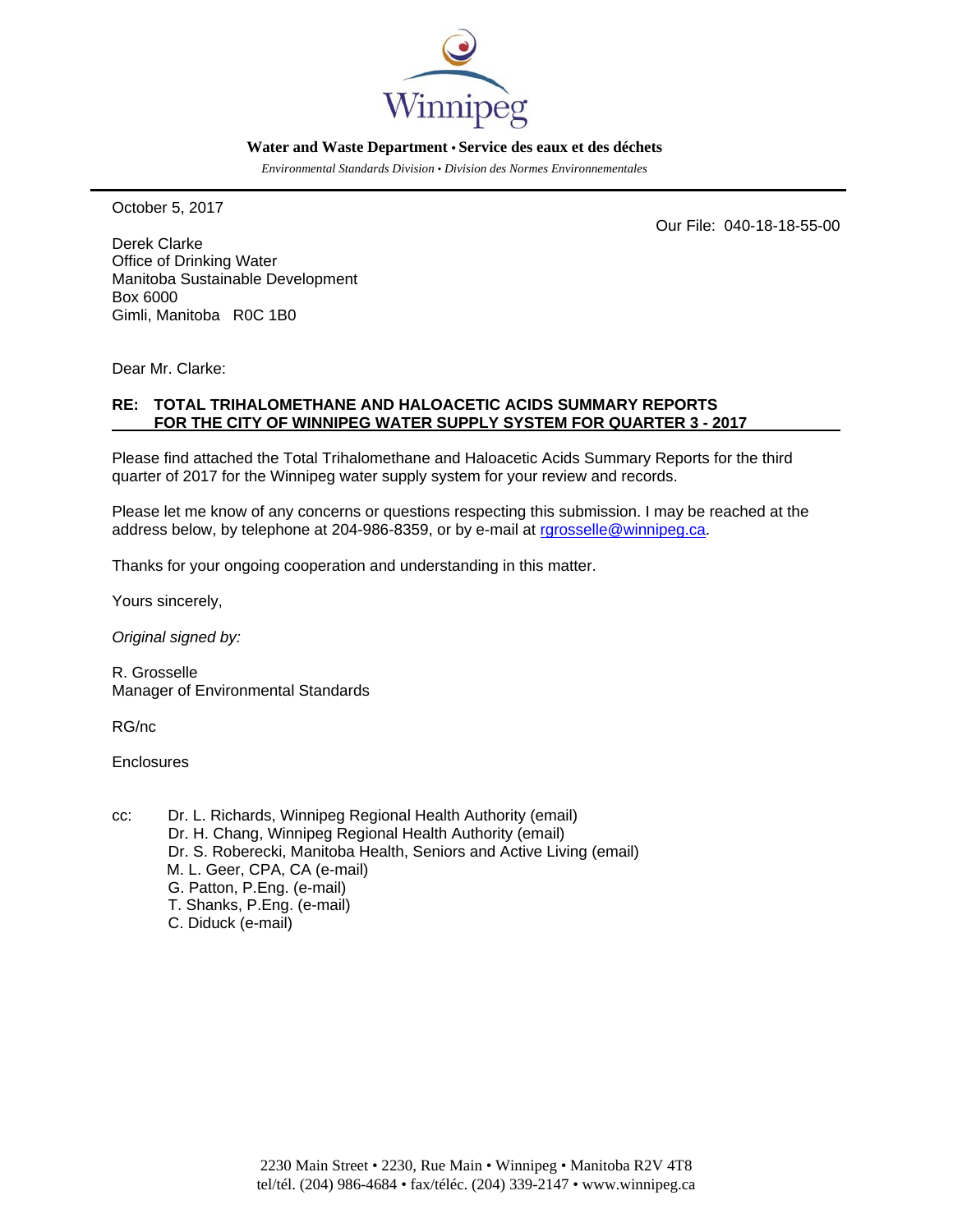# **CITY OF WINNIPEG WATER AND WASTE DEPARTMENTENVIRONMENTAL STANDARDS DIVISION**

# Total Trihalomethane Summary Report

**Reporting Period: Quarter 3 2017**

**License: PWS-09-412-01**

|                             | <b>DISTRIBUTION SYSTEM THM RESULTS (ug/L)</b> |              |       |              |              |              |  |
|-----------------------------|-----------------------------------------------|--------------|-------|--------------|--------------|--------------|--|
| <b>ISAMPLE DATE</b>         | <b>WC-12</b>                                  | <b>WC-06</b> | NW-05 | <b>NE-09</b> | <b>SE-07</b> | <b>SW-08</b> |  |
| Monday, November 7, 2016    | 17                                            | 19           | 24    | 21           | 21           | 23           |  |
| Monday, February 13, 2017   | 35                                            | 35           | 35    | 36           | 36           | 33           |  |
| Monday, May 8, 2017         | 27                                            | 27           | 29    | 29           | 30           | 29           |  |
| Monday, August 8, 2017      | 47                                            | 49           | 47    | 48           | 51           | 45           |  |
| <b>IRUNNING AVERAGE THM</b> | 32                                            | 33           | 34    | 34           | 35           | 33           |  |

## COMMENTS:

NS - NO SAMPLE NR - NO RESULT

#### **Methodology**

Analysis of Volatile Organic Compounds is by Headspace GC-MS, EPA Methods 5021A and 8260C.

| Report Compiled by:                                                                                                            | H.Demchenko | Approved in LIMS by: | C.Diduck        |  |  |  |
|--------------------------------------------------------------------------------------------------------------------------------|-------------|----------------------|-----------------|--|--|--|
|                                                                                                                                |             |                      |                 |  |  |  |
| File: WQR4                                                                                                                     |             | Date Approved:       | October 3, 2017 |  |  |  |
| UAEscoses and Operated Architect Osmissa WIO Data Dacities Water Occilia 20047/Occanista TUM AFOccanism. TUM OO47 clear TUM OO |             |                      |                 |  |  |  |

N:\Environmental Standards\Analytical Services\WQ Data\Routine Water Quality\2017\Quarterly THM\[Quarterly THM 2017.xlsx]THM Q3